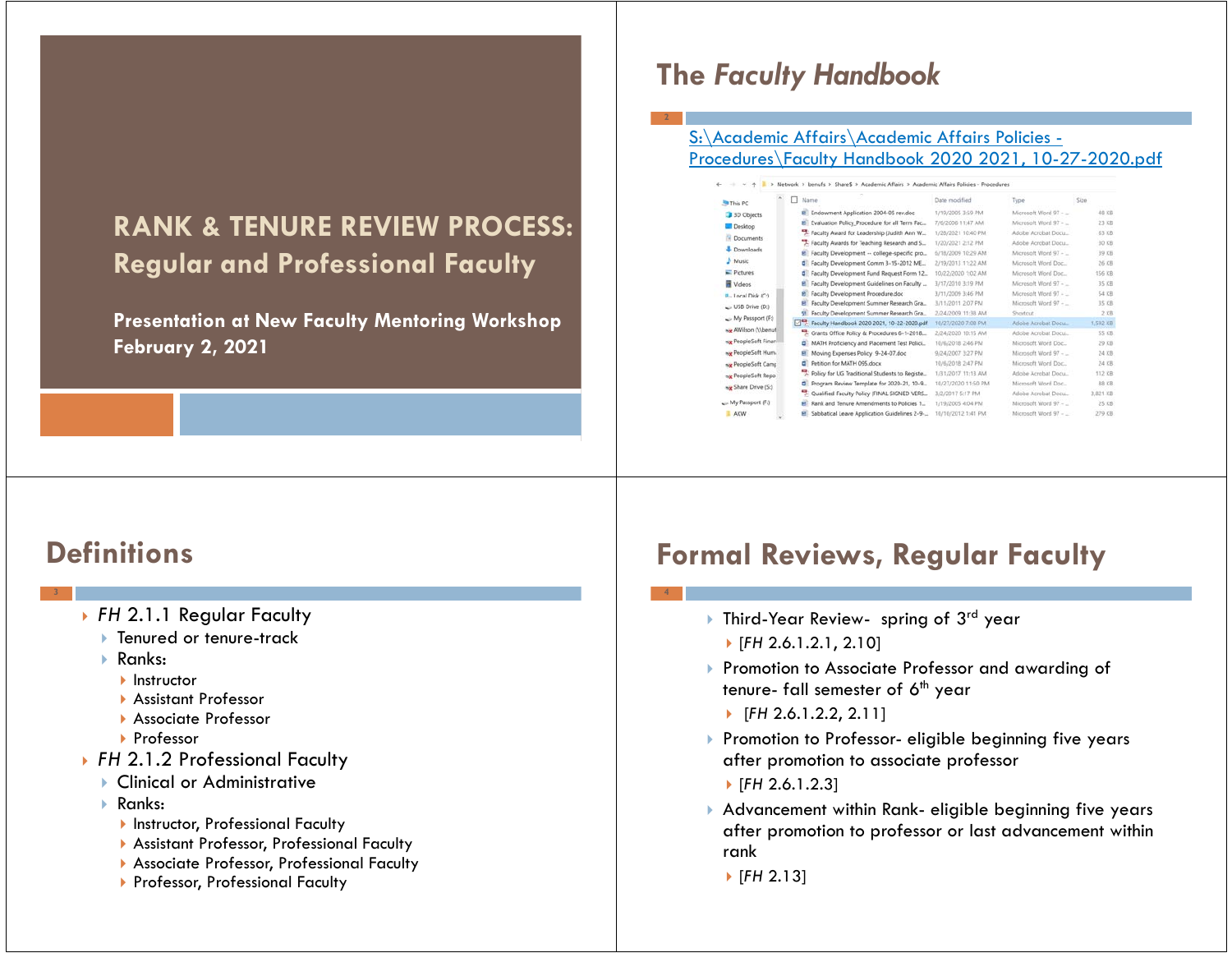## **Formal Reviews, Professional Faculty**

- **\* Different from tenure track faculty review**
	- Third-Year Review
	- [*FH* 2.6.1.4, 2.10]
	- Initial, five-year renewable appointment\*
		- [*FH* 2.6.1.5]
	- ▶ Promotion to Associate Professor, Professional Faculty
		- [*FH* 2.6.1.6]
	- ▶ Promotion to Professor, Professional Faculty
		- [*FH* 2.6.1.6]
	- Advancement within Rank [*FH* 2.13]

## *What is the Rank & Tenure Committee?*

- Purpose, Duties, Members- *FH* 1.5.2.9
- $\blacktriangleright$  University-wide, standing committee
- One tenured faculty member, and alternate, from each College elected from the tenured faculty and by the regular and professional faculty of that College
- One regular non-tenured faculty member, and alternate, elected from regular non-tenured faculty and by the regular and professional probationary faculty.

| <b>RANK AND TENURE COMMITTEE</b>                                                     |       |                             |            |  |  |  |  |  |  |
|--------------------------------------------------------------------------------------|-------|-----------------------------|------------|--|--|--|--|--|--|
| 2-year terms, Tenured except for the Non-tenured At-Large, Alternates in parenthesis |       |                             |            |  |  |  |  |  |  |
| <b>Member</b>                                                                        | Until | Constituency                | Elected    |  |  |  |  |  |  |
| V. GADDIS (L.LOUBRIEL)                                                               | '22   | College of Liberal Arts     | 2020.09.16 |  |  |  |  |  |  |
| A. WILSON (J.NADOLSKI)                                                               | 122   | College of Science          | 2020.09.16 |  |  |  |  |  |  |
| <b>B.BEEZHOLD (G. POLYAK)</b>                                                        | '22   | College of Educ & Hith Serv | 2020.10.07 |  |  |  |  |  |  |
| <b>I.LOBO (D. CERNAUSKAS)</b>                                                        | '21   | College of Business         | 2019.09.23 |  |  |  |  |  |  |
| M. WEISNER (Z.LIU)                                                                   | '21   | Non-Tenured At-large        | 2019.11.01 |  |  |  |  |  |  |

#### *What does the Rank & Tenure Committee do?*

- Formal reviews for both Regular and Professional **Faculty** 
	- *FH* 2.6 and 2.13
- Review the criteria in the *Faculty Handbook* and apply the criteria to each case up for consideration
- Makes recommendations:
	- On promotion, tenure and advancement within rank
	- $\blacktriangleright$  For third year reviews
	- $\blacktriangleright$  For initial five-year renewable appointments (professional faculty)

### **Structure of Review Process**



\*Available to candidate for emendation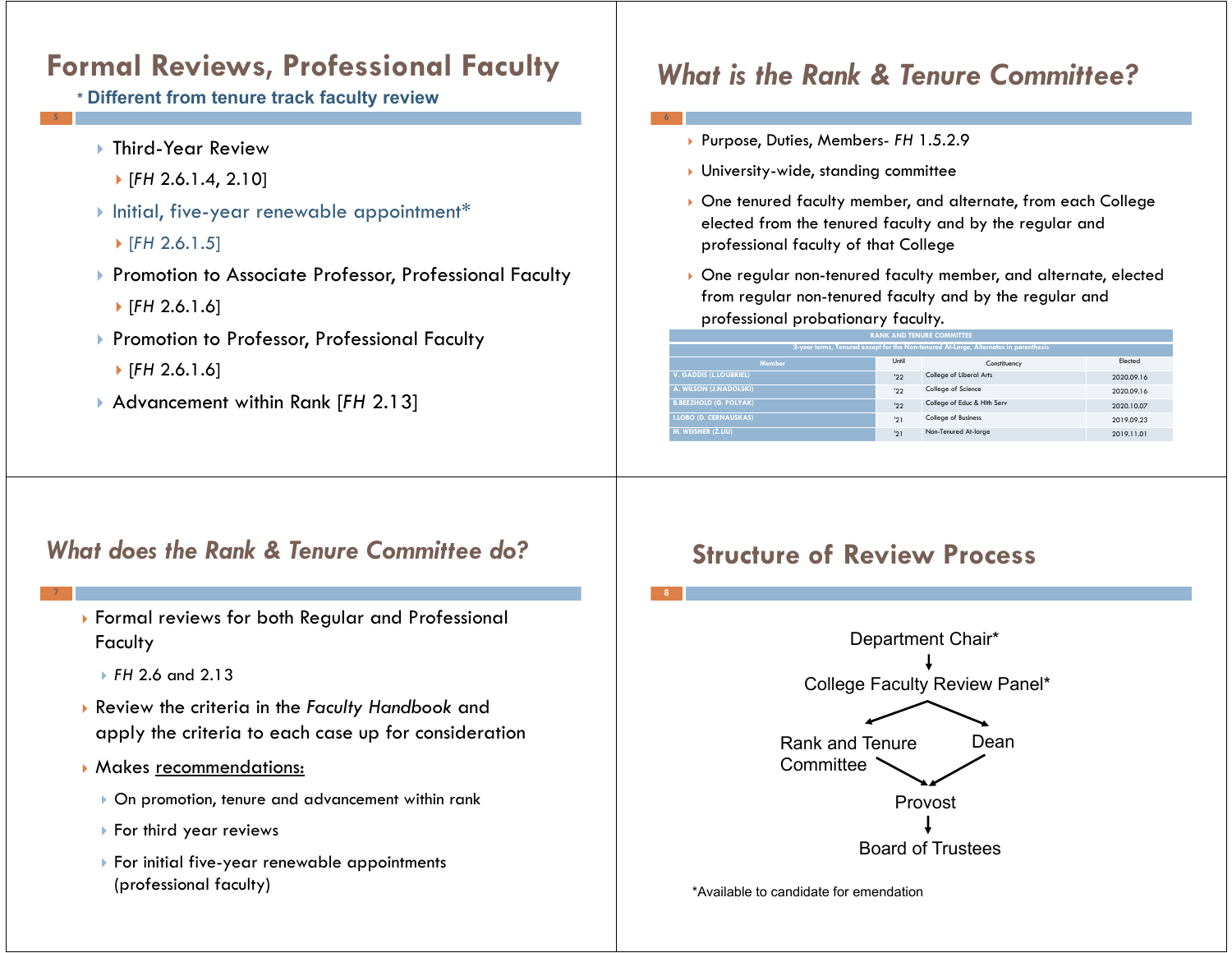### **Review Schedules, see** *FH* **Appendix 2.17**

- Review of Regular Faculty Applying for Tenure, Promotion, or Advancement within Rank
- Review of Third-year Probationary Regular/Professional Faculty
- Review of Probationary Professional Faculty

# **The Electronic Application Portfolio**

- Application File- prepared by the faculty candidate
	- *FH* 2.14.1.1
- Committee File- prepared by Dean's office *FH* 2.14.1.2

## **The Electronic Application Portfolio**

- $\blacktriangleright$  Application File- prepared by the faculty candidate
	- *FH* 2.14.1.1
- $\mathcal{C}$ CV [all]
- Statement of teaching philosophy [all]
- Research/scholarly development plan [regular faculty]
- Evidence of:
- $\bar{a}$ Teaching effectiveness [all]
- Scholarly and professional involvement and achievement [regular faculty]
- University service [all]

# **The Electronic Application Portfolio**

- Regular Faculty *should strive for a balance among these criteria*
- Professional Faculty should *concentrate on their duties as specified in their letter of appointment*
- *Make the best case possible!*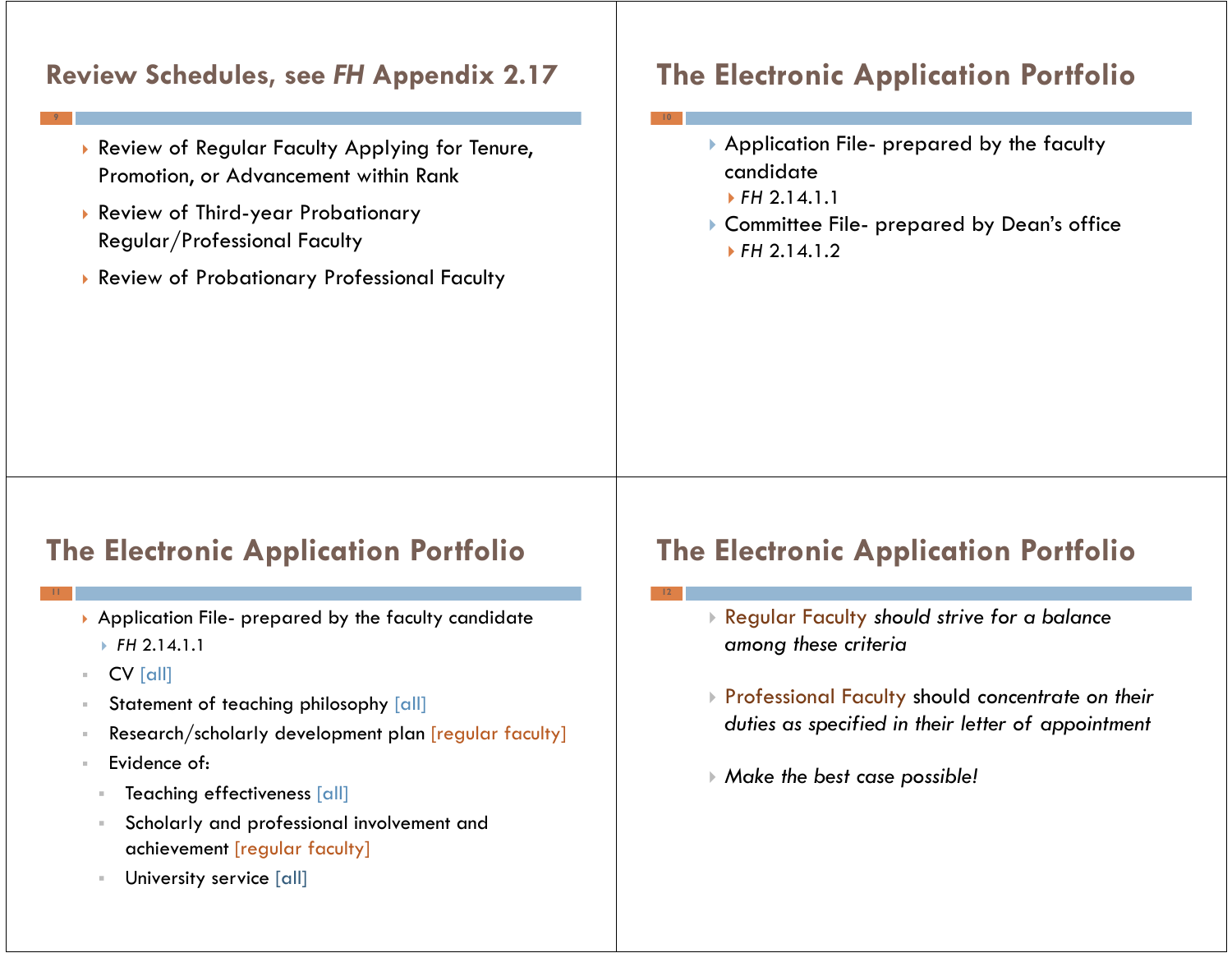# **The Electronic Application Portfolio**

- Committee File- prepared by Dean's office
	- *FH* 2.14.1.2
	- Current recommendations by:
		- Department Chair/Program Director
	- College Faculty Review Panel
	- Any formal response(s) by the faculty candidate
	- Load forms
	- IDEA data (not student comments)
	- Previous recommendations by Department Chair/Program Director, Dean (e.g. annual reviews); Rank & Tenure Committee from most recent formal review

#### **Recommendations for All Candidate Portfolios**

- Each candidate should…
	- $\blacktriangleright$  Identify herself/himself, department/program, role
	- Write for a University-wide audience and do not assume that reviewers have familiarity with your discipline
	- $\blacktriangleright$  Include narratives for each section and include supporting evidence via hyperlinks and/or in an appendix
	- Address all criteria under consideration for the specific type of review
	- *Make the best case possible*

# **Electronic Portfolio—D2L Course**

Sample Template… or link to your own website via D2L



# **Where to Find Criteria in the** *FH*

- Teaching, Scholarly and Professional Involvement and Achievement, and Service
	- Third-Year Review, Associate Professor and Tenure, Professor
		- 2.6.1.1 Teaching Excellence [all]
		- 2.6.1.2 Scholarly and Professional Involvement and Achievement [regular faculty]
			- 2.6.1.2.1 Third-Year Review
			- 2.6.1.2.2 Tenure and Associate Professor
		- 2.6.1.3 University Service [all]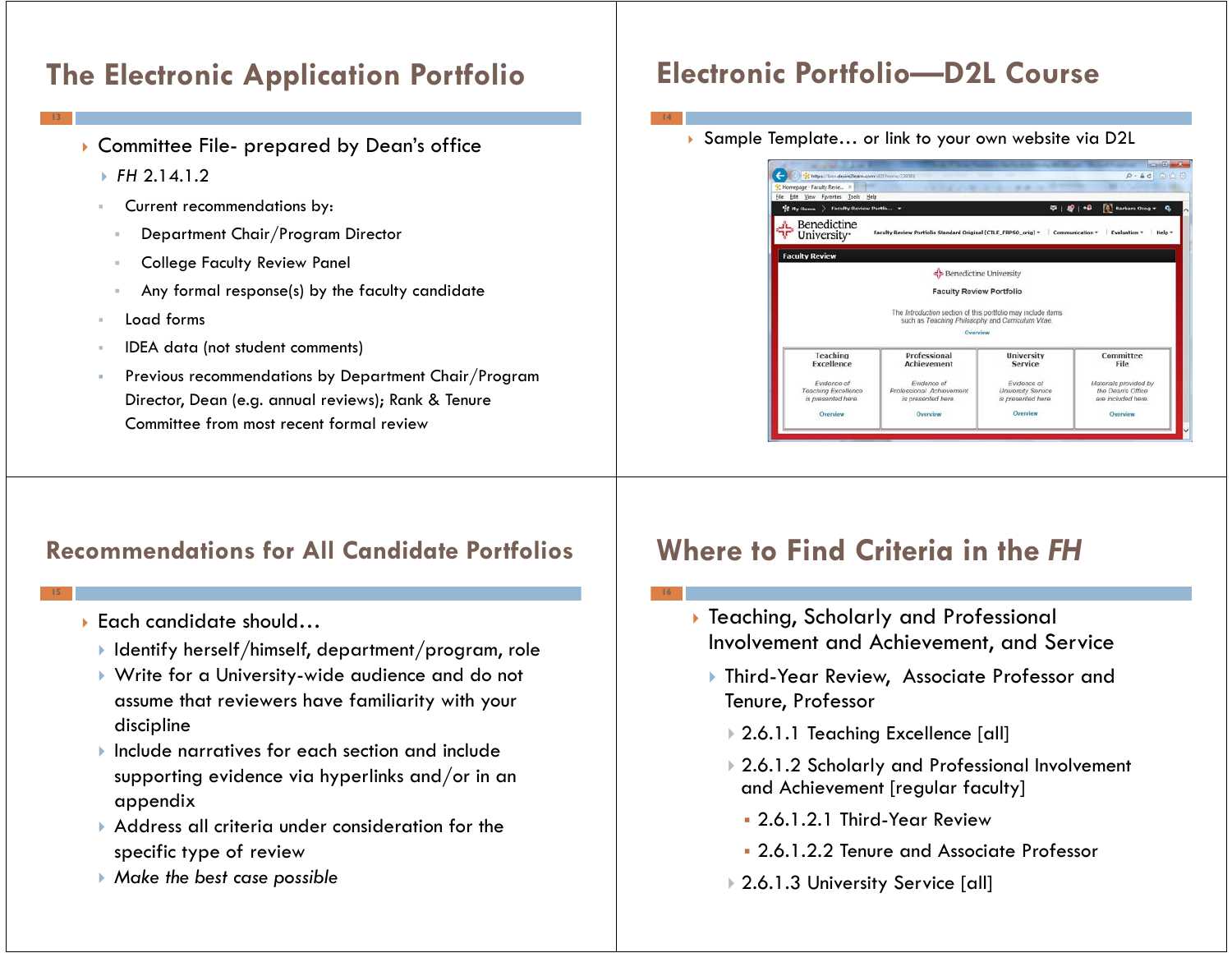## **Evaluation Criteria, for All**

- 2.6.1.1Teaching Excellence [all]
- $\blacktriangleright$  The paramount responsibility of each faculty member is teaching. Since many characteristics contribute to teaching excellence, documentation should demonstrate, but not necessarily be limited to, the following:
	- $\blacktriangleright$  Instructional design skills
	- $\blacktriangleright$  Instructional delivery skills
	- Content expertise
	- Course management skills
	- Departmental advising
	- Program development

## **Evaluation Criteria, for All**

- 2.6.1.1Teaching Excellence [all, continued]
- Self-evaluation of teaching excellence
- Evaluations by Department Chair/Program Director
- $\blacktriangleright$  Peer evaluation
- Student evaluations
- Review of course syllabi and materials by peers inside or outside the University
- Observation of classroom teaching by Department Chair/Program Director and/or peers, as designated by the department chair/program director

### **Evaluation Criteria,** *for Regular Faculty*

- 2.6.1.2 Scholarly and Professional Involvement and Achievement
	- 2.6.1.2.1 Third-Year Review
	- $\blacktriangleright$  Include research agenda
	- Describe *progress towards* scholarly productivity
	- Þ 2.6.1.2.2 Tenure and Associate Professor
		- $\blacktriangleright$  Include research agenda
		- Describe scholarly productivity
	- $\blacktriangleright$  Address any specific Program/Department and/or College. requirements
		- *FH* Appendix 2.6.1.2
	- In cases where there is *insufficient* internal expertise, check 2.12.1.3, External Review of Scholarly/ Professional Development
		- This should be known at time of hire

### The elephant in the room…

#### □ Predatory journals

**20**

As we move into the future, we ask that faculty educate themselves about characteristics of predatory journals. The library has information available in their library guides

#### http://researchguides.ben.edu/c.php?g=996476&p=7234503

and the librarians are willing to help investigate the validity of journals in which you may want to publish. *It is the applicant's responsibility to justify the status of a peer-reviewed journal in their portfolio with the inclusion of information about the journal as well as evidence of peer review.*

However, we also ask Department Chairs and Deans to examine the publications of those coming up for review, particularly  $3<sup>rd</sup>$  year review, and to make clear, evidence-based arguments about the quality of the journals their faculty members seek to publish in. In addition, a clear, faculty-wide policy must be created so that the handbook is clear in detailing what constitutes a predatory journal.